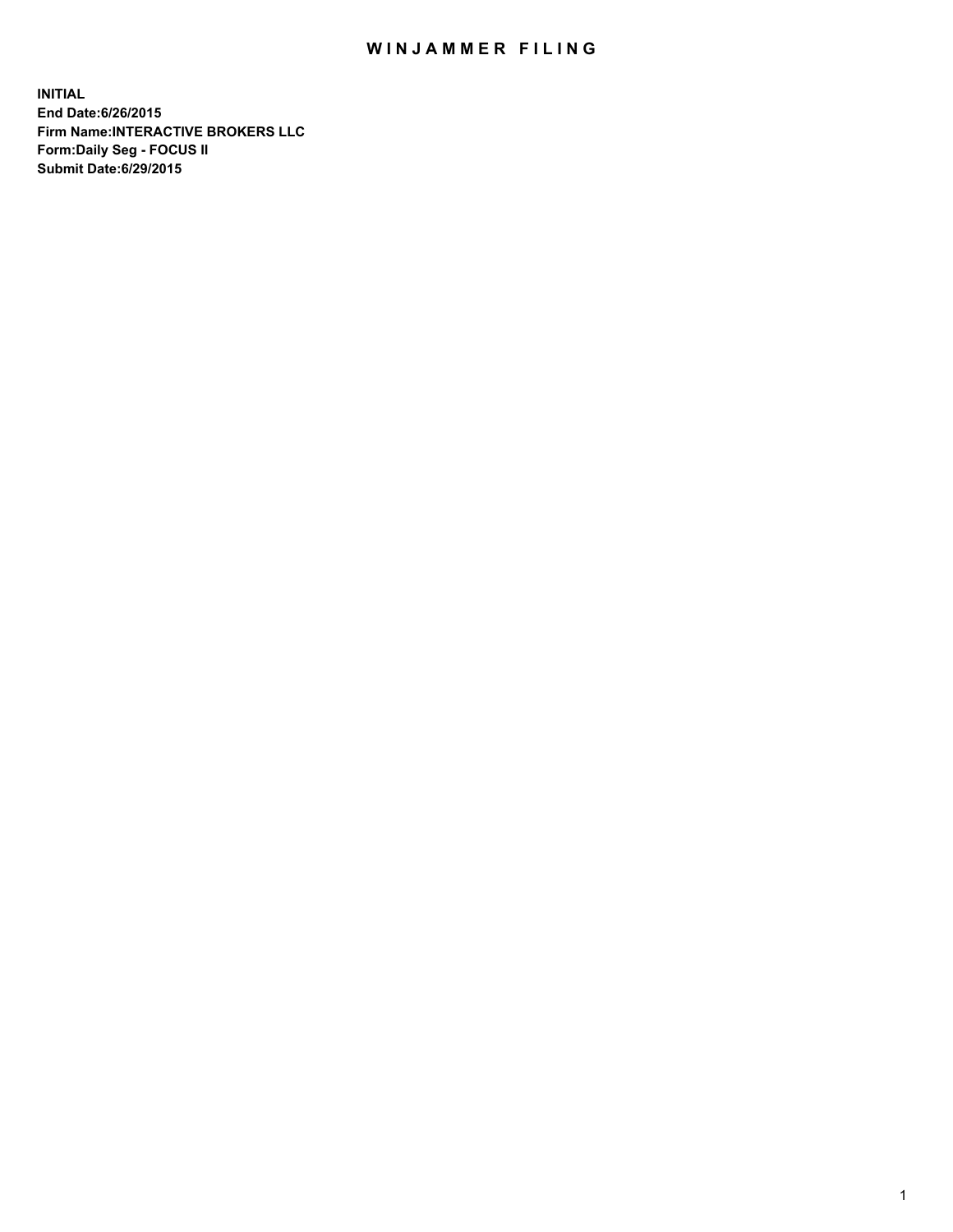## **INITIAL End Date:6/26/2015 Firm Name:INTERACTIVE BROKERS LLC Form:Daily Seg - FOCUS II Submit Date:6/29/2015 Daily Segregation - Cover Page**

| Name of Company<br><b>Contact Name</b><br><b>Contact Phone Number</b><br><b>Contact Email Address</b>                                                                                                                                                                                                                          | <b>INTERACTIVE BROKERS LLC</b><br><b>Michael Ellman</b><br>203-422-8926<br>mellman@interactivebrokers.co<br>$m$ |
|--------------------------------------------------------------------------------------------------------------------------------------------------------------------------------------------------------------------------------------------------------------------------------------------------------------------------------|-----------------------------------------------------------------------------------------------------------------|
| FCM's Customer Segregated Funds Residual Interest Target (choose one):<br>a. Minimum dollar amount: ; or<br>b. Minimum percentage of customer segregated funds required:% ; or<br>c. Dollar amount range between: and; or<br>d. Percentage range of customer segregated funds required between: % and %.                       | $\overline{\mathbf{0}}$<br>0<br>155,000,000 245,000,000<br>00                                                   |
| FCM's Customer Secured Amount Funds Residual Interest Target (choose one):<br>a. Minimum dollar amount: ; or<br>b. Minimum percentage of customer secured funds required:%; or<br>c. Dollar amount range between: and; or<br>d. Percentage range of customer secured funds required between: % and %.                          | $\overline{\mathbf{0}}$<br>0<br>80,000,000 120,000,000<br>0 <sub>0</sub>                                        |
| FCM's Cleared Swaps Customer Collateral Residual Interest Target (choose one):<br>a. Minimum dollar amount: ; or<br>b. Minimum percentage of cleared swaps customer collateral required:% ; or<br>c. Dollar amount range between: and; or<br>d. Percentage range of cleared swaps customer collateral required between:% and%. | $\overline{\mathbf{0}}$<br>$\underline{\mathbf{0}}$<br>0 <sub>0</sub><br>0 <sub>0</sub>                         |

Attach supporting documents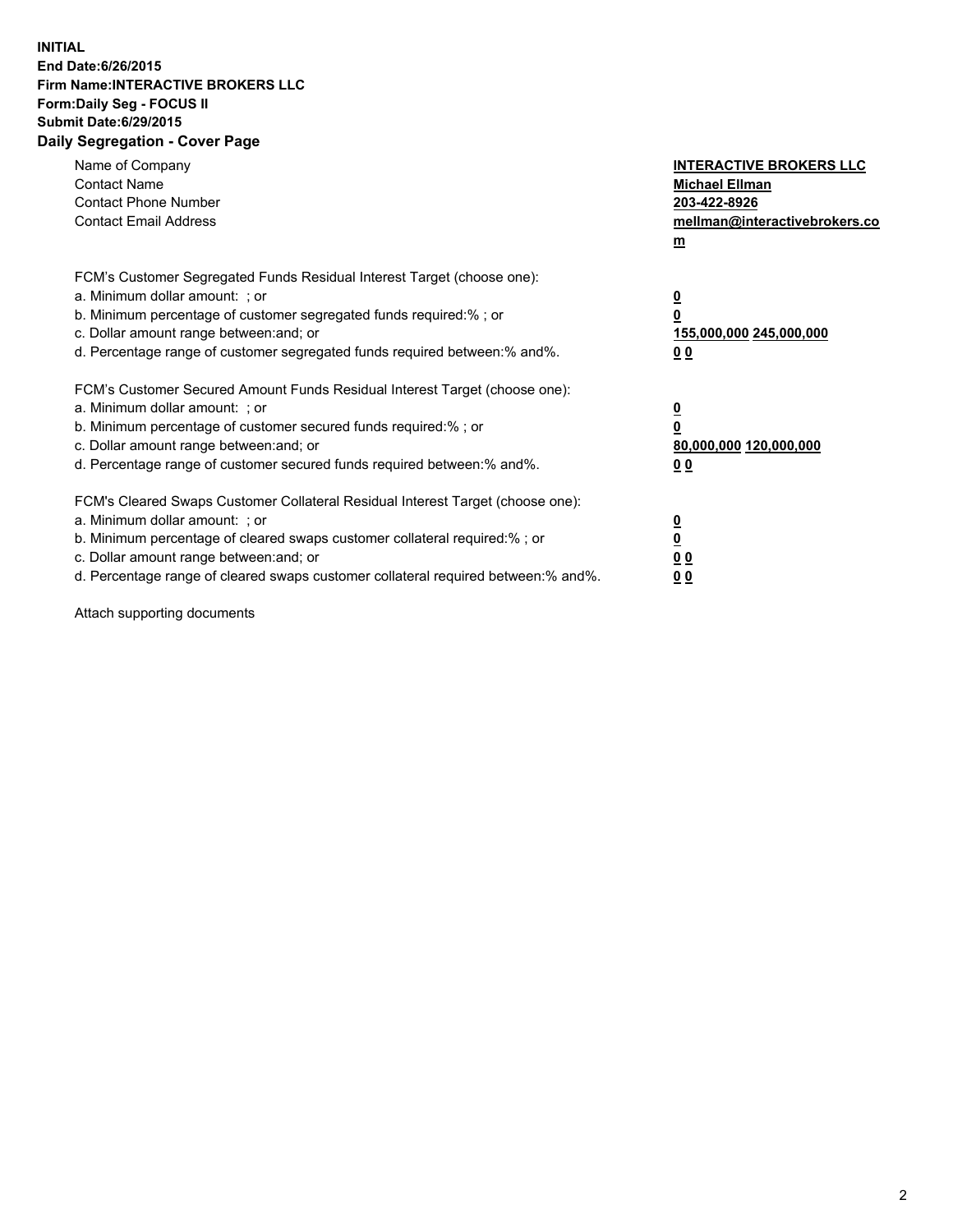## **INITIAL End Date:6/26/2015 Firm Name:INTERACTIVE BROKERS LLC Form:Daily Seg - FOCUS II Submit Date:6/29/2015 Daily Segregation - Secured Amounts**

|     | Dany Ocgregation - Oceanea Amounts                                                          |                                    |
|-----|---------------------------------------------------------------------------------------------|------------------------------------|
|     | Foreign Futures and Foreign Options Secured Amounts                                         |                                    |
|     | Amount required to be set aside pursuant to law, rule or regulation of a foreign            | $0$ [7305]                         |
|     | government or a rule of a self-regulatory organization authorized thereunder                |                                    |
| 1.  | Net ledger balance - Foreign Futures and Foreign Option Trading - All Customers             |                                    |
|     | A. Cash                                                                                     | 496,399,278 [7315]                 |
|     | B. Securities (at market)                                                                   | $0$ [7317]                         |
| 2.  | Net unrealized profit (loss) in open futures contracts traded on a foreign board of trade   | -15,961,785 [7325]                 |
| 3.  | Exchange traded options                                                                     |                                    |
|     | a. Market value of open option contracts purchased on a foreign board of trade              | 50,737 [7335]                      |
|     | b. Market value of open contracts granted (sold) on a foreign board of trade                | -116,970 [7337]                    |
| 4.  | Net equity (deficit) (add lines 1.2. and 3.)                                                | 480,371,260 [7345]                 |
| 5.  | Account liquidating to a deficit and account with a debit balances - gross amount           | <u>158,919</u> [7351]              |
|     | Less: amount offset by customer owned securities                                            | 0 [7352] 158,919 [7354]            |
| 6.  | Amount required to be set aside as the secured amount - Net Liquidating Equity              | 480,530,179 [7355]                 |
|     | Method (add lines 4 and 5)                                                                  |                                    |
| 7.  | Greater of amount required to be set aside pursuant to foreign jurisdiction (above) or line | 480,530,179 [7360]                 |
|     | 6.                                                                                          |                                    |
|     | FUNDS DEPOSITED IN SEPARATE REGULATION 30.7 ACCOUNTS                                        |                                    |
| 1.  | Cash in banks                                                                               |                                    |
|     | A. Banks located in the United States                                                       | $0$ [7500]                         |
|     | B. Other banks qualified under Regulation 30.7                                              | 0 [7520] 0 [7530]                  |
| 2.  | Securities                                                                                  |                                    |
|     | A. In safekeeping with banks located in the United States                                   | 525,028,712 [7540]                 |
|     | B. In safekeeping with other banks qualified under Regulation 30.7                          | 0 [7560] 525,028,712 [7570]        |
| 3.  | Equities with registered futures commission merchants                                       |                                    |
|     | A. Cash                                                                                     | $0$ [7580]                         |
|     | <b>B.</b> Securities                                                                        | <u>0</u> [7590]                    |
|     | C. Unrealized gain (loss) on open futures contracts                                         | $0$ [7600]                         |
|     | D. Value of long option contracts                                                           | $0$ [7610]                         |
|     | E. Value of short option contracts                                                          | 0 [7615] 0 [7620]                  |
| 4.  | Amounts held by clearing organizations of foreign boards of trade                           |                                    |
|     | A. Cash                                                                                     | $0$ [7640]                         |
|     | <b>B.</b> Securities                                                                        | $0$ [7650]                         |
|     | C. Amount due to (from) clearing organization - daily variation                             | $0$ [7660]                         |
|     | D. Value of long option contracts                                                           | $0$ [7670]                         |
| 5.  | E. Value of short option contracts                                                          | 0 [7675] 0 [7680]                  |
|     | Amounts held by members of foreign boards of trade<br>A. Cash                               |                                    |
|     | <b>B.</b> Securities                                                                        | 143,064,046 [7700]                 |
|     | C. Unrealized gain (loss) on open futures contracts                                         | $0$ [7710]<br>-24,313,331 [7720]   |
|     | D. Value of long option contracts                                                           | 50,742 [7730]                      |
|     | E. Value of short option contracts                                                          | -116,966 [7735] 118,684,491 [7740] |
| 6.  | Amounts with other depositories designated by a foreign board of trade                      | $0$ [7760]                         |
| 7.  | Segregated funds on hand                                                                    | $0$ [7765]                         |
| 8.  | Total funds in separate section 30.7 accounts                                               | 643,713,203 [7770]                 |
| 9.  | Excess (deficiency) Set Aside for Secured Amount (subtract line 7 Secured Statement         | 163,183,024 [7380]                 |
|     | Page 1 from Line 8)                                                                         |                                    |
| 10. | Management Target Amount for Excess funds in separate section 30.7 accounts                 | 80,000,000 [7780]                  |
| 11. | Excess (deficiency) funds in separate 30.7 accounts over (under) Management Target          | 83,183,024 [7785]                  |
|     |                                                                                             |                                    |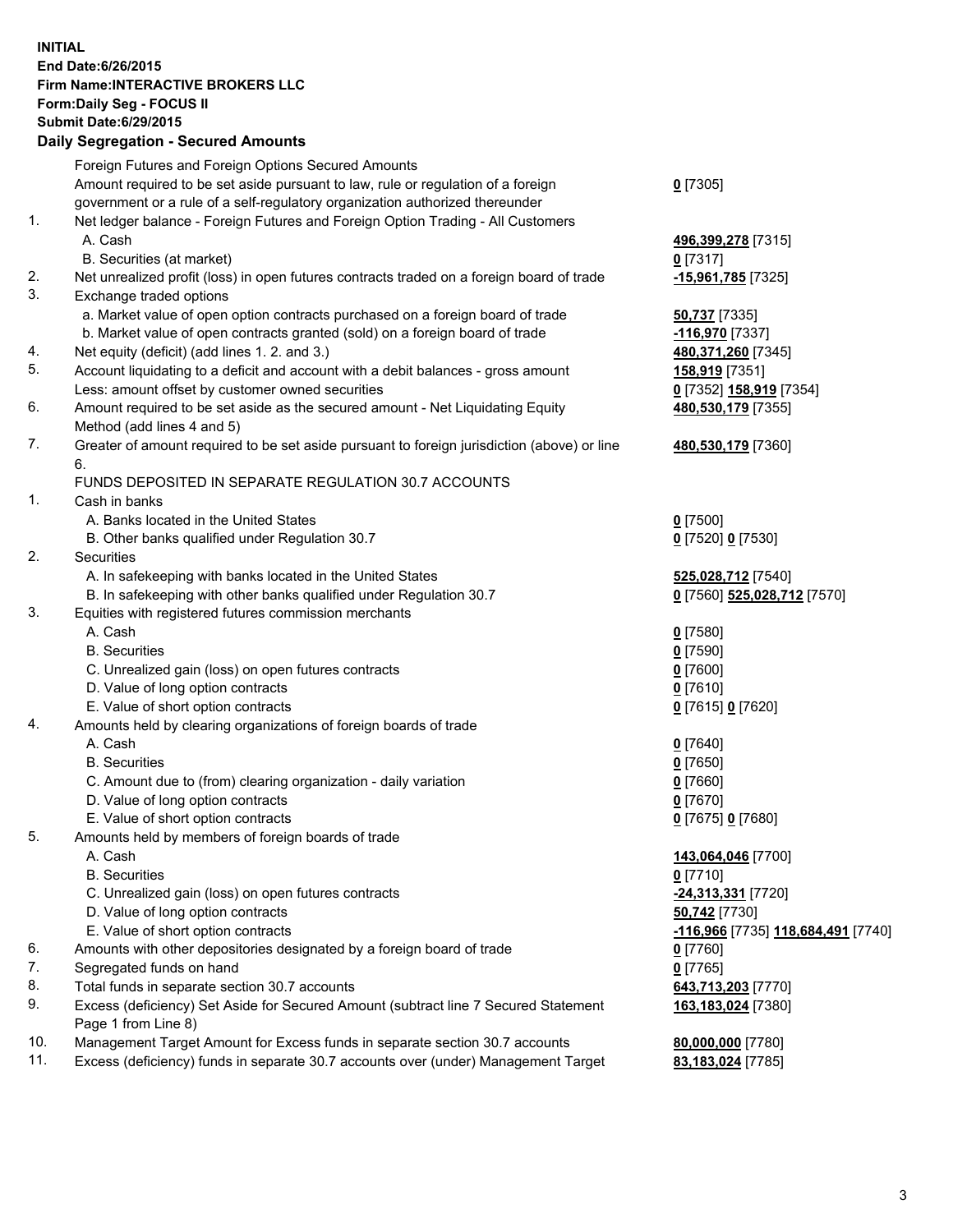**INITIAL End Date:6/26/2015 Firm Name:INTERACTIVE BROKERS LLC Form:Daily Seg - FOCUS II Submit Date:6/29/2015 Daily Segregation - Segregation Statement** SEGREGATION REQUIREMENTS(Section 4d(2) of the CEAct) 1. Net ledger balance A. Cash **2,596,190,896** [7010] B. Securities (at market) **0** [7020] 2. Net unrealized profit (loss) in open futures contracts traded on a contract market **-48,251,853** [7030] 3. Exchange traded options A. Add market value of open option contracts purchased on a contract market **115,484,821** [7032] B. Deduct market value of open option contracts granted (sold) on a contract market **-159,840,695** [7033] 4. Net equity (deficit) (add lines 1, 2 and 3) **2,503,583,169** [7040] 5. Accounts liquidating to a deficit and accounts with debit balances - gross amount **223,328** [7045] Less: amount offset by customer securities **0** [7047] **223,328** [7050] 6. Amount required to be segregated (add lines 4 and 5) **2,503,806,497** [7060] FUNDS IN SEGREGATED ACCOUNTS 7. Deposited in segregated funds bank accounts A. Cash **295,675,155** [7070] B. Securities representing investments of customers' funds (at market) **1,506,511,315** [7080] C. Securities held for particular customers or option customers in lieu of cash (at market) **0** [7090] 8. Margins on deposit with derivatives clearing organizations of contract markets A. Cash **10,307,033** [7100] B. Securities representing investments of customers' funds (at market) **108,082,168** [7110] C. Securities held for particular customers or option customers in lieu of cash (at market) **0** [7120] 9. Net settlement from (to) derivatives clearing organizations of contract markets **307,949** [7130] 10. Exchange traded options A. Value of open long option contracts **1,166,070** [7132] B. Value of open short option contracts **-4,510,198** [7133] 11. Net equities with other FCMs A. Net liquidating equity **-36,029,966** [7140] B. Securities representing investments of customers' funds (at market) **842,809,375** [7160] C. Securities held for particular customers or option customers in lieu of cash (at market) **0** [7170] 12. Segregated funds on hand **0** [7150] 13. Total amount in segregation (add lines 7 through 12) **2,724,318,901** [7180] 14. Excess (deficiency) funds in segregation (subtract line 6 from line 13) **220,512,404** [7190] 15. Management Target Amount for Excess funds in segregation **155,000,000** [7194]

16. Excess (deficiency) funds in segregation over (under) Management Target Amount Excess

**65,512,404** [7198]